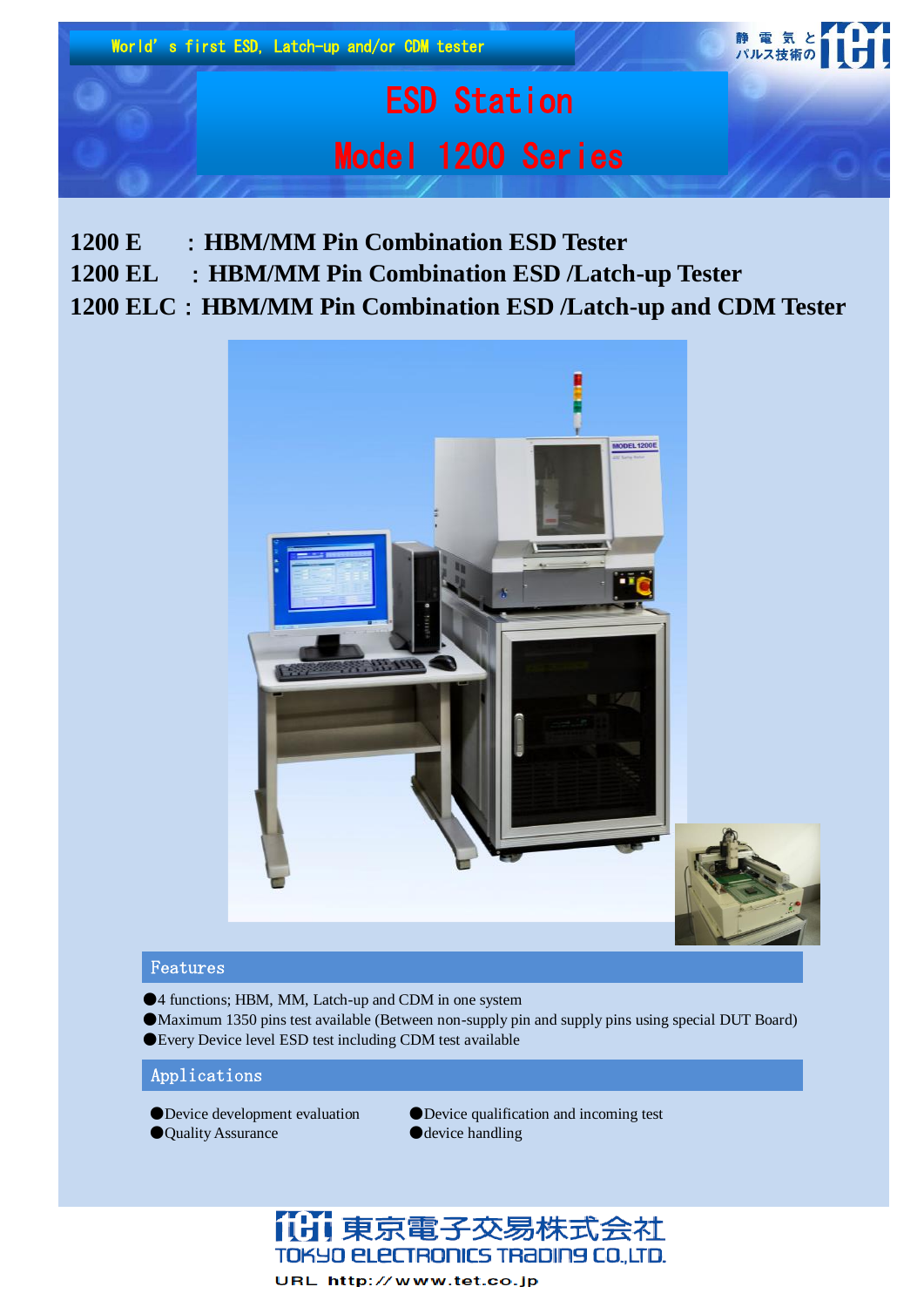

●Meets variable Standards ●Full pin combination

### **CDM Test**

●Meets international standards

●Automated test

### **Latch-up Test**

●Meets international standards

 $\bullet$ Stabilizing I<sub>CC</sub> current

# General descriptions:

●3 Modes of charge removal

- ●Damage progress viewable
- ●Plentiful damage detection
- ●Direct Charging or FI-CDM
- ●Repeatable and stable discharge waveform.
- ●High Speed test by Successive approximation
- ●High Temp test up to 125<sup>°</sup>C

The ESD Station Model 1200 ELC tester is the world's FIRST commercially available ESD Test System that combines all ESD, Latch-Up and CDM tests in ONE system – for devices up to 256 pins. If a dedicated DUT Board is provided (as the DUT Board example 2 on the next page), non-supply pin vs. supply pin ESD Test up to 1350 pin pairs can be tested automatically, though this is some sort of a simplified ESD test.

This system can include 128 or 256 pins full pin-combination ESD test function as well as up to 4 Vcc supply Latch-up test capability and with CDM test that meets JEDEC standard with options to meet ESDA or JEITA standards.

Model 1200E : Supports HBM and MM ESD tests.

Model 1200EL : Supports HBM, MM and Latch-up tests.

Model 1200ELC: Supports HBM, MM, Latch-up and CDM tests.

By the ESD test, relations between device damage and ESD stress can be tested. The ESD stress includes Human Body Model (HBM) and Machine Model (MM). The model 1200E includes both HBM and MM but other stress model may be easily included as options. Any 128 or 256 pins can be programmed as ESD return pins (Terminal B) so that full pin combination test required by many ESD standards is allowed.

Latch-up test measures the latch-up sensitivity of the CMOS devices detecting the latch-up current (Idd at latch-up detected). Current pulse, voltage pulse and supply over voltage pulse are included in the basic system as the trigger source of Latch-up. Also, HBM and MM ESD pulse may be used to trigger latch-up if required. Other latch-up trigger source can be installed as the option so that transient latch-up can be evaluated. To get a stable latch-up test result, it is very important to stabilize the device internal conditions as well as supply current, I<sub>CC</sub>. The pull-up/down functions for all pins are provided by the basic configuration for this purpose. Clock and pattern generation is provided as an option as well.

Basic configuration of CDM tester, model 1200ELC, will include JEDEC air discharge CDM head that stimulates Field Induced CDM (FI-CDM or F-CDM). Optionally, other CDM head can be provided such as DI-CDM (or D-CDM for JEITA standard) as well as FI-CDM for ESDA or AEC standard. All CDM models simulate the fast air discharge stress caused by the charged device metal terminal contact to the external metal.



Model 1100E (High Pin count ESD Tester without supporting Pin Combination Test)



Inner view of the ESD Test Fixture



MM ESD Pulse Generator (EPG) Unit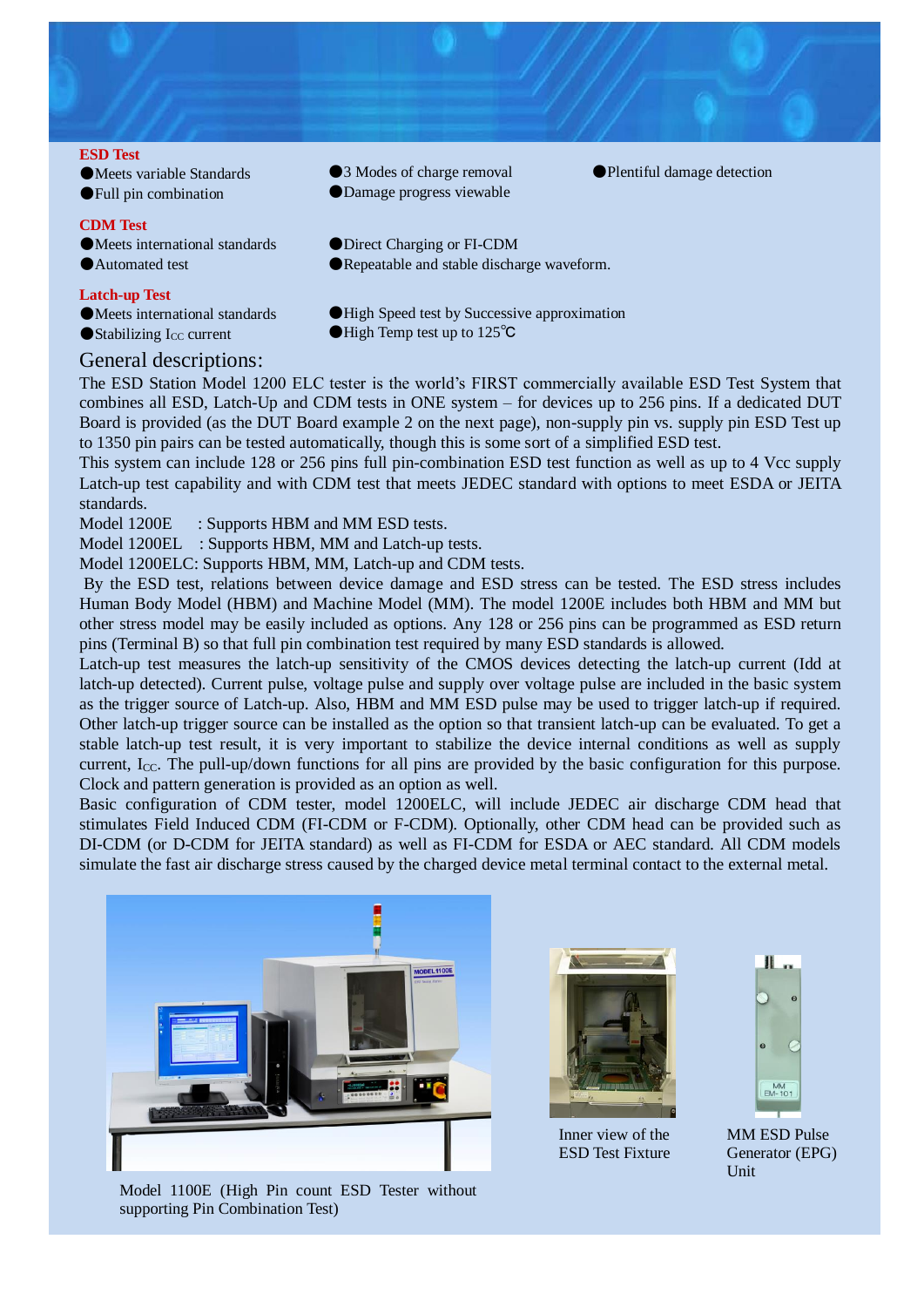

# ESD test

Main window of ESD % method test ESD pulse voltage, polarity, period, repetition, pin combination and others are programmed by this window. I-V curve measurement points, averaging number and test pins will be defined as well.





DUT Board example 1 For pin combination

DUT Board example 2 For Higher pin count

### Latch-up Test

Main Window of Current pulse triggered Latch-up test

Pulse width, period, current values, Vcc voltage and latch-up current criteria are programmed.







Current latch-up test programming Window



CDM positioning Window



Small module discharge waveform, 6.8pF

# CDM Test

Right Window for CDM positioning

Even to the fine contact pitch devices such as 0.4mm, CCD camera and Monitor view and capacitance measurement system will allow easy and reliable positioning. These features will work during test as well as programming the DUT pin positioning.

### CDM Discharge Waveform

Right picture shows discharging waveform from the small capacitance module.

F-CDM requests air discharge except AEC, and it is variable depending on humidity, contact contamination and other environments. Model 1200ELC will give you a reasonable solution to it using relay discharge as well.